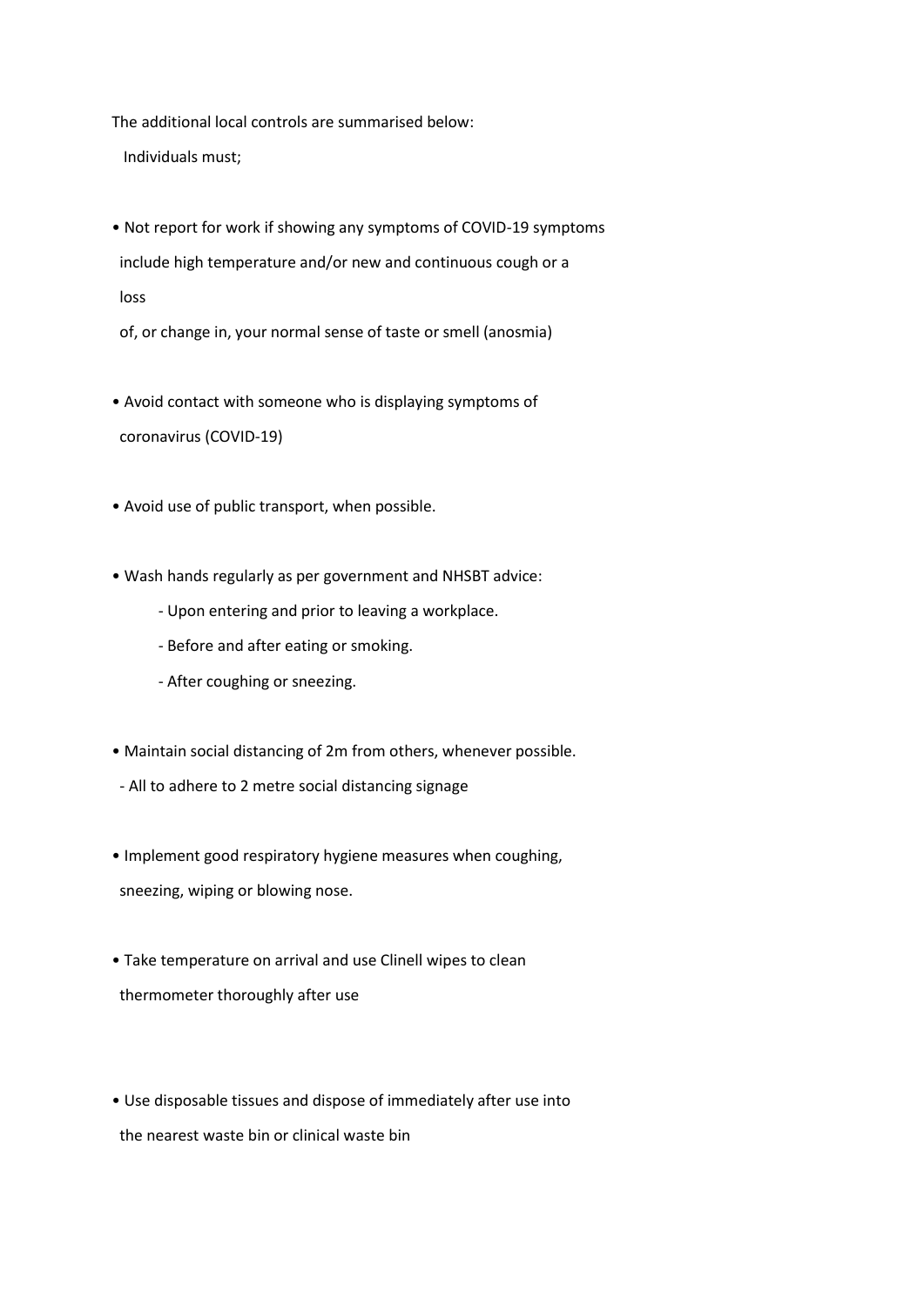- Individuals must also wear an appropriate FFP2 face mask
- When on site, all Visitors / Contractors to sign in and out.

Controls – Ipswich Team Base

• Reduce number of staff working in within garage area to maintain social distance guidance - maximum capacity of; with crew cab - 6; without crew cab – 8.

• Reduce number of staff working in within Stores to maintain social distance guidance - maximum capacity of 2

• Reduce number of staff working in back office to maintain social distance guidance – maximum capacity of 7

• Reduce number of staff in kitchen area to maintain social distance

guidance – maximum capacity of 1

• Reduce number of staff within small office to maintain social distance guidance - maximum capacity of 1

• Reduce number of staff within frontside meeting room to maintain social distance guidance - maximum capacity of 3

• Reduce number of staff within staff room area to maintain social distance guidance - maximum capacity of 2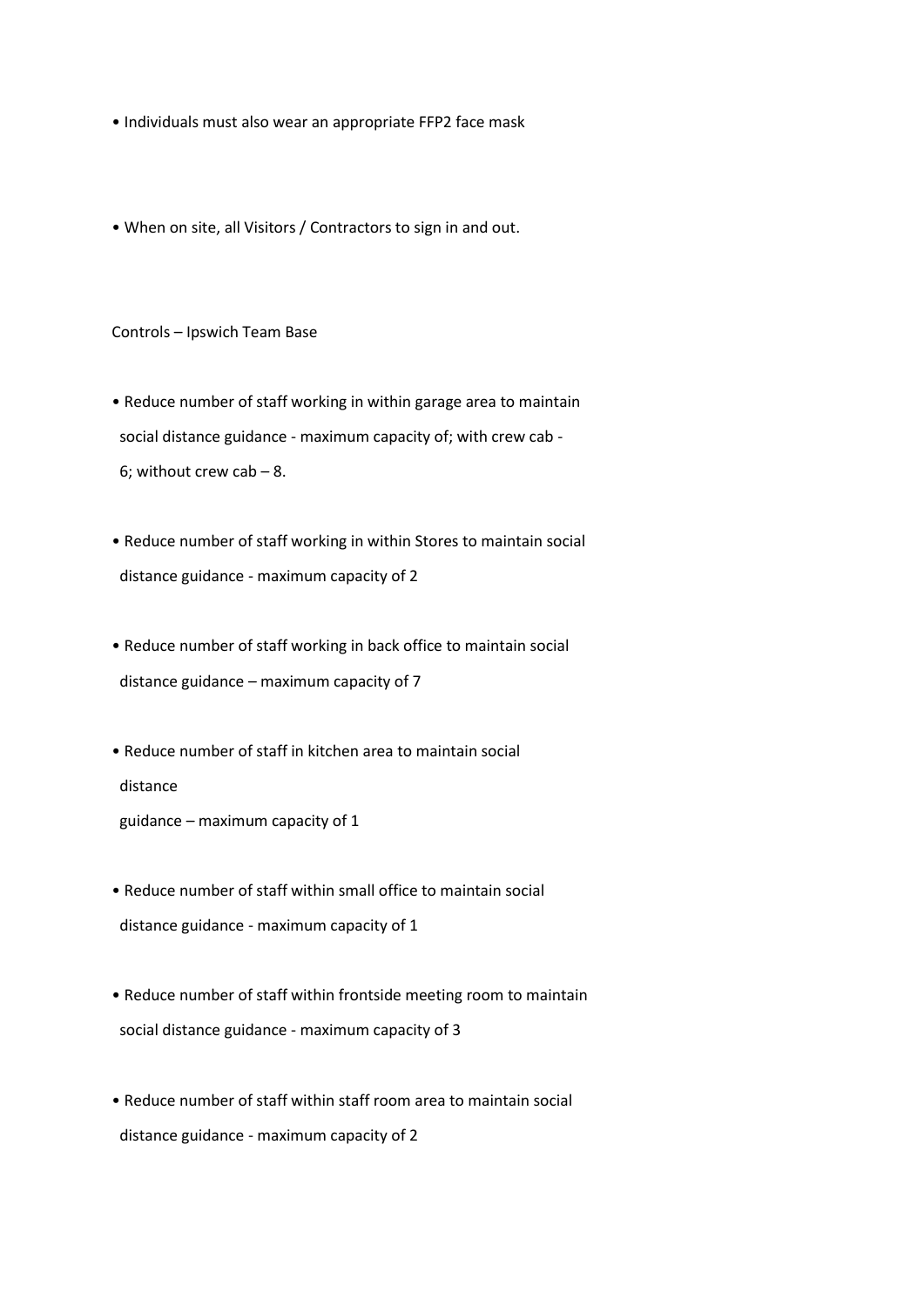- Ensure fresh air ventilation at all times
- Ensure all shared touchpoints, inclusive of door handles, printer control panel, keyboards are cleaned on a regular, daily basis. Cleaning equipment has made available in work areas; i.e. Clinell wipes, hand sanitizer
- Reduced number of meetings, but if held, reduced numbers attending, and strict social distancing must be maintained
- Encourage office-based individuals to work from home, wherever possible
- Workstation layout has been adjusted to accommodate social distancing guidance and avoid face to face working
- Increase ventilation within the shared office areas
- Rearrange areas to allow more space between workstations
- Variety of signs to remind staff about social distancing, wearing a face mask, increase ventilation and good hand washing techniques.
- Good housekeeping and hygiene to be maintained in the workplace.
- Daily communications to emphasise social distancing.
- Equipment moved or rearranged to create larger walkways to help with social distancing